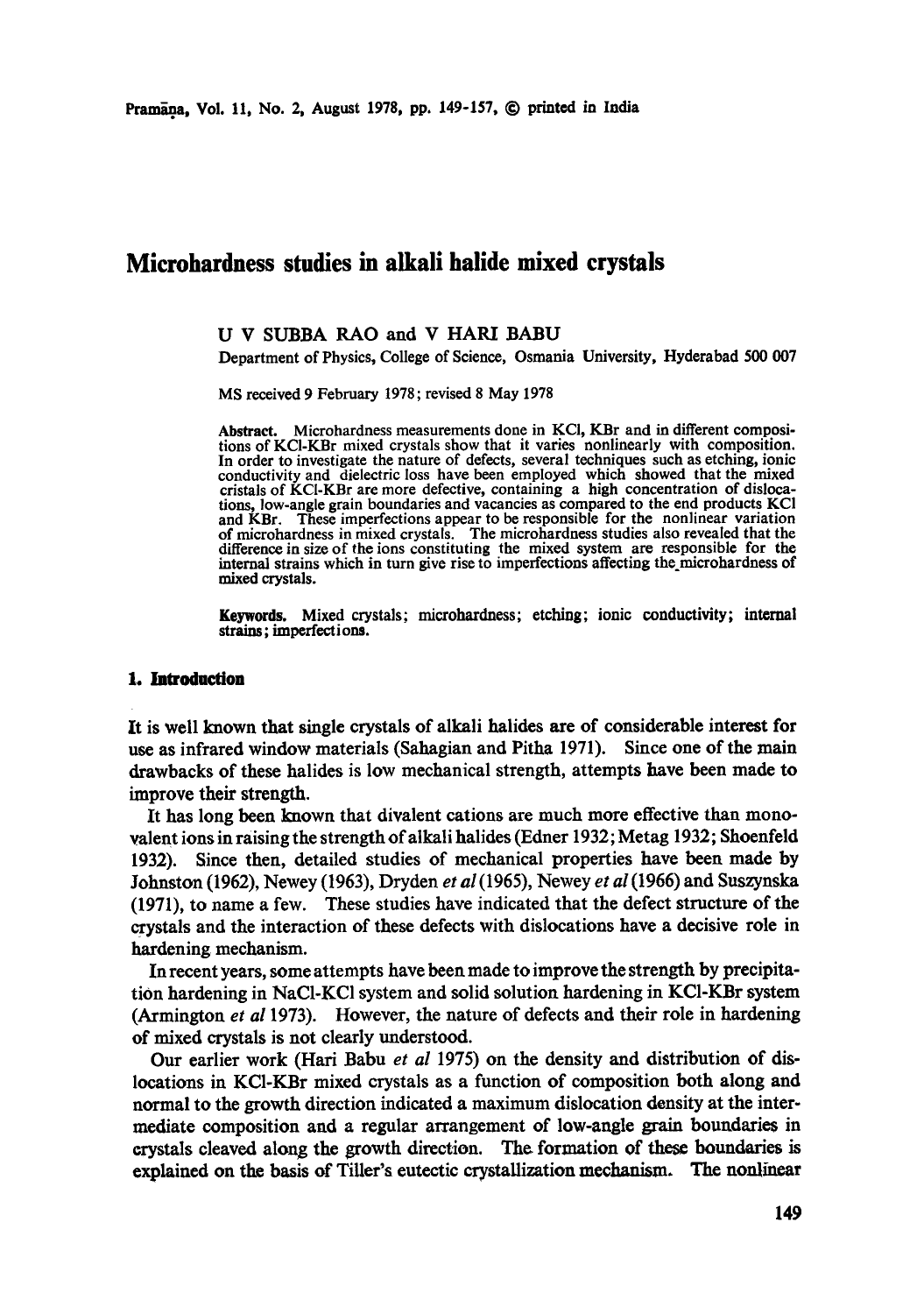variation of ionic conductivity and activation energy with composition are described in terms of the diffusion of charge carriers along dislocations, whereas conductivity anisotropy is explained as due to the diffusion along the low-angle grain boundaries. In this paper, the results of a detailed study of microhardness and defects such as dislocations, vacancies and impurity-vacancy dipoles in KC1-KBrmixed crystals over the entire composition range and other systems such as KC1-KI and KCI-NaCI over a limited composition range are presented. A possible mechanism for hardening in these crystals is suggested.

# **2. Experimental**

Single crystals of KCI, KBr and different compositions of KCI-KBr mixed crystals were grown in air in our laboratory by Kyropoulos technique. The starting materials used for the growth of these crystals being BDH analar grade salts. All these crystals were grown and annealed under identical conditions. These crystals were pulled at the rate of 1 cm per hour. After the growth, the crystals were brought to room temperature at the rate of 15°C per hour. The relative compositions of the end products in the mixed crystals were analysed chemically using potentiometric titration analysis. Single crystals of KC1-KI and KCI-NaCI systems were also grown in a similar way.

Etching technique has been employed to investigate the distribution of dislocations. An etchant consisting of doubly distilled methanol saturated with lead chloride was developed for this purpose.

Microhardness measurements have been performed by Vickers indentor, attached to Universal research microscope (Carl Zeiss, Jena). All the indentation measurements were done at room temperature and freshly cleaved samples of dimensions 5 mm  $\times$  5 mm  $\times$   $\frac{1}{2}$  mm were used. The indentations were made at a load of 60 P and the time of indentation was kept at I0 sec. At least ten indentations were performed on each sample and a number of specimens were taken from each crystal. The final microhardness value is an average of all such measurements.

Ionic conductivity measurements were carried out on KCI-KBr mixed crystals over the entire composition range and the experimental details were presented in Hari Babu et al (1975). The crystal holder used for dielectric loss measurements is similar to that used for ionic conductivity studies. Dielectric loss measurements were made at different temperatures in the frequency range 150 Hz to 15 kHz by using GR 1615-A capacitance bridge. A GR-1311 audio oscillator provided along the bridge is used as a signal generator. For obtaining a continuous variation of frequency a Philips oscillator of type PM-1500 is used in conjunction with the bridge.

## 3. Results

Microhardness measurements have been carried out on freshly cleaved samples **of**  KCI, KBr and various compositions of KCI-KBr crystals in the grown state and also in the samples annealed at room temperature for about one year. Figure 1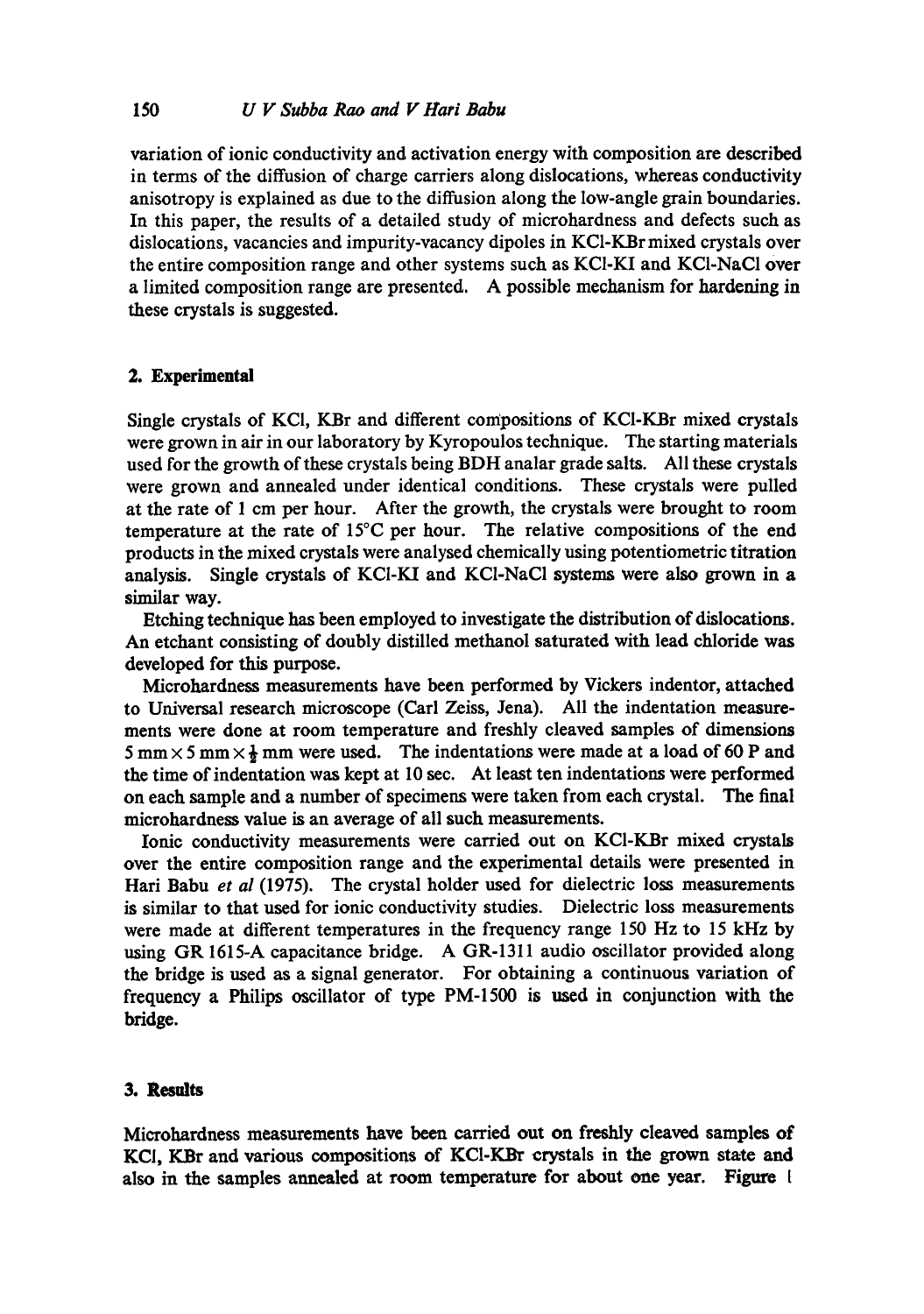

**Figure 1. Variation of microhardness with composition (a) and (b) as grown and annealed KCI-KBr crystals; (c) obtained using equation (1); (d) and (e) obtained using equation (2) for the as grown and annealed samples.** 





**shows the variation of microhardness against composition. From this figure, one can notice that the formation of a mixed crystal is accompanied by an increase in hardness and the mierohardness attains a maximum value at an intermediate composition. Further, the hardness values in the crystals annealed at room temperature for one year were found to be less than the corresponding ones determined just immediately after growth. The hardness of the end crystals KCI and KBr, however, remain the same even after aging.**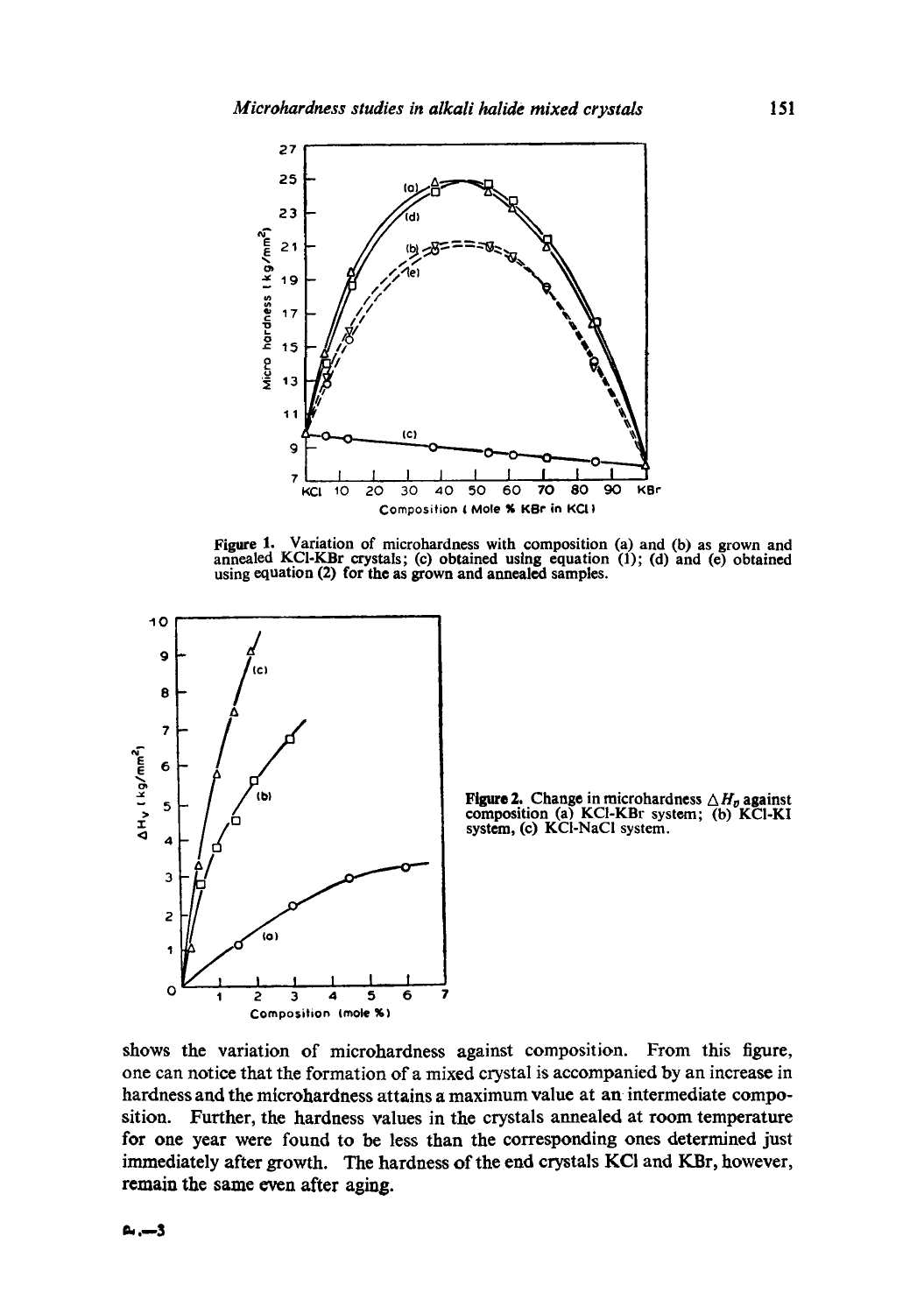To study the effect of ionic size on microhardness in mixed crystals, microhardness measurements were carried out on various compositions of KCI-KBr, KCI-KI and KCl-NaCl mixed systems. Figure 2 shows the change in hardness  $\triangle H$ , drawn against composition in these mixed systems. From this figure it is clear that  $\Delta H_n$ is found to increase with composition in all the three systems. Further, the change in hardness is found to be more in KCI-NaCI system and decreases as we move to KCI-KI and KCI-KBr systems.

Etching technique has been employed to study the density and distribution of dislocations present in these mixed crystals. For this an etchant consisting of distilled methanol saturated with lead chloride is developed. This etchant is capable of revealing dislocations in KCI, KBr and mixed crystals of KC1-KBr. It is observed that the density of dislocations is more in mixed crystals as compared to KCI and  $KBr.$  As composition of  $-KBr$  in KC1 increases, the dislocation density increases and has a maximum value at an intermediate composition. Figure 3 shows the variation of dislocation density with composition.

To compare dislocation density in KC1-KBr, KCI-KI and KC1-NaCI mixed crystals, KCI containing  $1.5$  mole percent of KBr, KI and NaCl were etched in the methanol etchant, after all these three crystals were annealed at  $500^{\circ}$ C for 3 hr and cooled slowly to room temperature. From these studies we have observed that the dislocation density is more in KC1-NaCI crystal and is less in KCI-KI and KCI-KBr crystals.

Ionic conductivity measurements have been carried out on KCI, KBr and various compositions of KCI-KBr mixed crystals in the temperature range 100 to 450°C. Figure 4 shows the plots obtained for log  $\sigma T$  drawn against composition at different temperatures. From these curves, it is clear that at all temperatures, the conductivity is found to vary nonlinearly with composition and attains a maximum value at an intermediate composition.

Dielectric loss measurements have been made on mixed crystals to investigate the presence of impurity-vacancy dipoles (I-V dipoles). Figure 5 shows the plots of  $\log \tan \delta$  against log frequency at different temperatures for 38.5 mole per cent KBr



**Figure 3. Variation of dislocation density with composition in KCI-KBr mixed crystals. The dislocation density is an average value of the density measured at different points on the specimen.**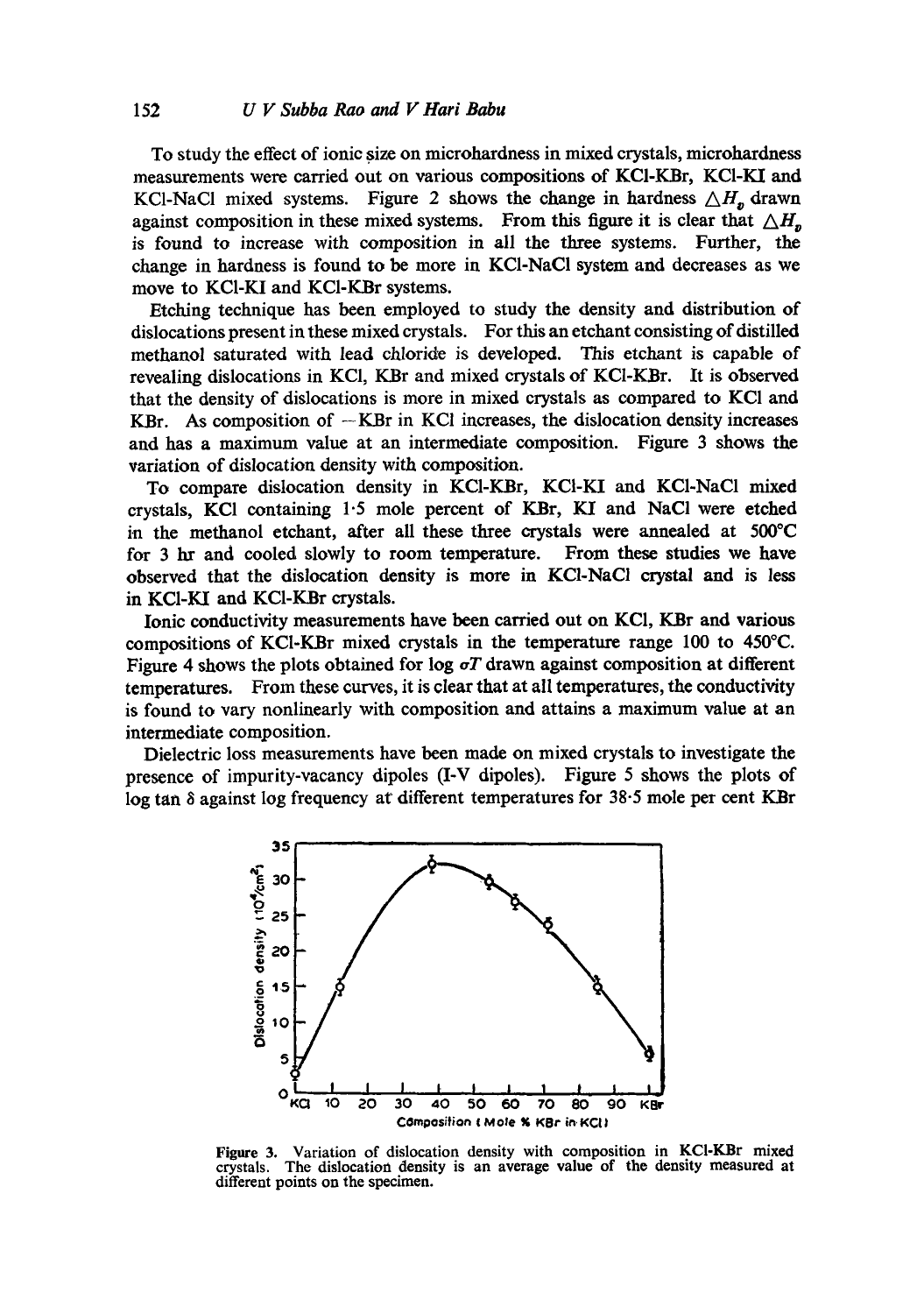

in KCI mixed crystal. All the data points fall on a straight line at all temperatures and over the whole frequency range.

# **4. Discussion**

Although hardness has been defined earlier in several ways (Mott 1956), it is now generally accepted that it is the resistance offered to dislocation motion. There are several contributions to the resistance to the dislocation motion and they can be classified broadly into two types. (a) The intrinsic resistance and (b) the resistance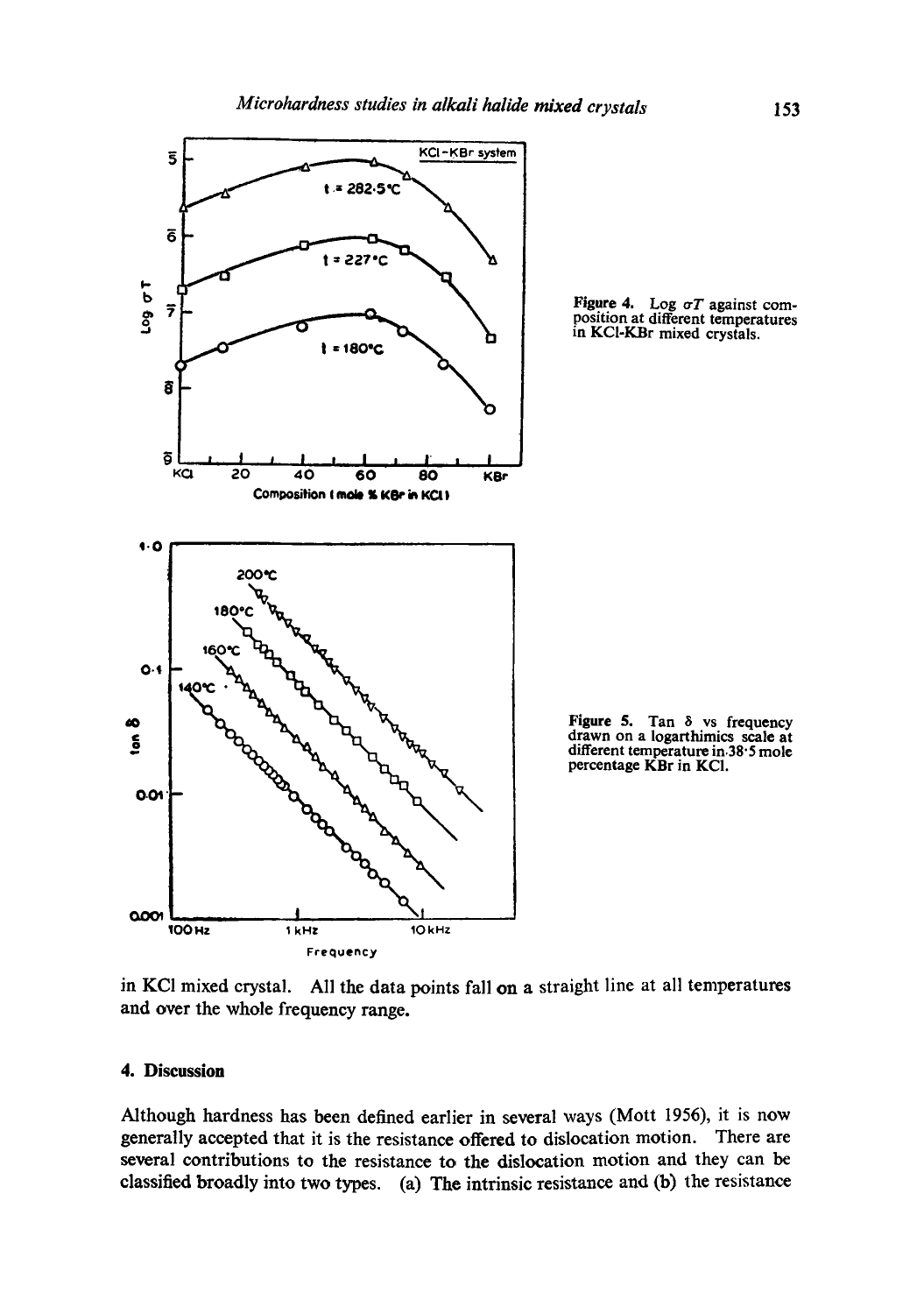due to imperfections. The only intrinsic resistance to dislocation motion in an otherwise perfect crystal is the Peirels-Nabarrow stress (Cottrell 1953) which is due to the periodic variation of strain energy as dislocation moves through the crystal. Most of the resistance to dislocation motion in many real crystals, however, seems to arise from imperfections that act as obstacles to dislocations. Hardness has been related to various physical parameters. Chin *et al* (1972, 1973) from their studies on alkali halides have established a correlation between hardness and yield strength of a crystal. Gilman (1973) derived an explicit expression for the indentation hardness number of pure alkali halides in terms of ionic bonding combined with the theory of plastic deformation. Plendl and Gielissie (1962) have studied many nonmetallic structures and related hardness to volumetric lattice energy. For intermetallic compounds, Wolff *et al* (1958) established a relation between hardness and interatomic distance and is given by

$$
H = \text{const} \times r^{-m} \tag{1}
$$

where  $H$  is the hardness number,  $r$  is the interatomic distance and  $m$  is a constant whose value is found to depend on the structure of the particular system under consideration. Hitherto the correlation of hardness with other physical parameters has been mostly confined to pure crystals. In order to correlate hardness of mixed crystals to one of the physical parameters, relation  $(1)$  is employed. The lattice parameters of KCI-KBr mixed crystals were determined by Debye-Scherrer x-ray powder technique and are shown in table 1. The calculated microhardness values are shown in curve (c) of figure 1. It shows that the hardness varies linearly with composition whereas experimentally determined values show a nonlinear variation. In order to account for this discrepancy, a disorder parameter  $KN_aN_b$  has been included in relation (1) so that

$$
H = \text{const} \times r^{-m} + KN_a N_b \tag{2}
$$

where K is the coefficient of hardening and  $N_a$  and  $N_b$  are the respective compositions of the two components in the mixed crystal. The values of  $K$  were found to be 65 kg/mm<sup>2</sup> and 49 kg/mm<sup>2</sup> for crystals immediately after the growth and aged after one year, respectively. Curves (d) and (e) of figure 1 show the hardness values calculated from relation  $(2)$ . A comparison of curves  $(d)$  and  $(e)$  with curves  $(a)$  and  $(b)$  shows

| Crystal |                     | Lattice<br>parameter A | Interionic<br>distance $r \, \text{A}$ |
|---------|---------------------|------------------------|----------------------------------------|
|         | <b>KBr</b>          | $6.6038 + 0.0004$      | $3 - 3004$                             |
| 85.     | Mole% $KB$ :        | 6.5623                 | 3.2812                                 |
|         | 71.4 Mole $\%$ KBr  | 6.5064                 | 3.2532                                 |
|         | 54.03 Mole $\%$ KBr | 6.4594                 | 3.2287                                 |
|         | 38.5 Mole% KBr      | 6.4096                 | 3.2048                                 |
|         | 13.6 Mole $\%$ KBr  | 6.336                  | 3.168                                  |
| KCl     |                     | 6.2941                 | 3.147                                  |

|  | Table 1. |  | <b>KCI-KBr</b> system |  |
|--|----------|--|-----------------------|--|
|--|----------|--|-----------------------|--|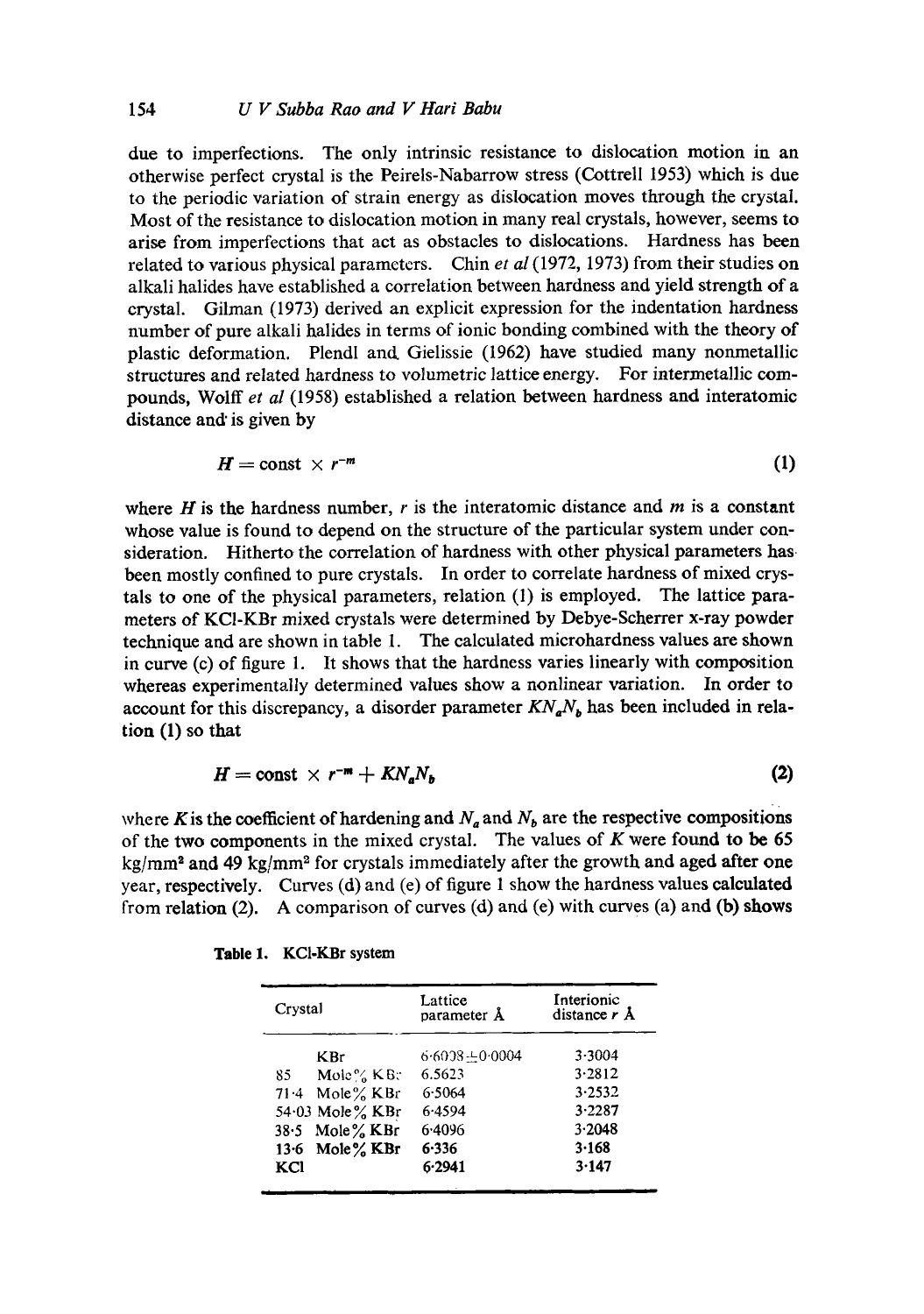that the agreement is good between the experimental values and those calculated from relation (2). These results, therefore, suggest that any expression for microhardness of a mixed crystal must have two terms, an intrinsic one which depends on some structure insensitive physical parameter of the crystal and a disorder parameter which depends on the concentration of imperfections. The nonlinear variation of microhardness with composition may then be due to the presence of imperfections. These imperfections can be vacancies, impurity-vacancy pairs, dislocations, low-angle grain boundaries, etc.

Our earlier studies (Hari Babu *et al* 1975) on ionic conductivity and the results presented in figure 4 all show that conductivity is high for intermediate compositions as compared to end crystals. Since ionic conductivity is solely due to the presence of charged vacancies, these results therefore indicate that mixed crystals contain excess of vacancies. Similarly the results on dislocation morphology published earlier (Hari Babu *et al* 1975) showed that the low-angle grain boundaries and dislocations are more in mixed crystals compared to pure end crystals, The authors have also suggested that Tiller's eutectic crystallization mechanism as responsible for the origin of low-angle grain boundaries in mixed crystals (Hari Babu *et al* 1975).

In alkali halides, there is a large increase in hardness due to the presence of divalent impurities (Edner 1932; Metag 1932; Shoenfeld 1932) and this increase has been attributed by Fleicher (1962) to the formation of impurity-vacancy dipoles which introduce tetragonal distortions in the lattice. Our dielectric loss results in figure 5 indicate that all data points fall on a straight line at all temperatures and over the entire frequency range. These results suggest that impurity-vacancy dipoles are not present in our mixed crystals. Thus vacancies, dislocations and grain boundaries appear to be the dominant imperfections in mixed crystals and these may be responsible for the observed nonlinear variation in microhardness in them.

Due to aging at room temperature for sufficiently long time, there is a decrease in hardness of mixed crystals compared to the corresponding ones immediately after the growth. The amount of change is maximum for middlc compositions and this decreases on either sides. In KCI and KBr crystals, there is practically no change in hardness due to aging. Our studies also indicate that due to aging, there is no change either in dislocation density or low angle grain boundaries. The decrease in hardness may therefore be due to a decrease in the concentration of vacancies, which probably anneal out due to aging.

The change in hardness  $\triangle H_n$  with composition is more in KCl-NaCl mixed system as compared to the other two systems KCI-KI and KC1-KBr. The dislocation density is also more in KC1-NaC1 system as compared to the other two systems. It is

| Ion    | Ionic size Å | Percentage<br>difference |
|--------|--------------|--------------------------|
| $Cl^-$ | 1.81         | $Cl^-$ to $Br^- = 8$     |
| $Br^-$ | 1.95         | $Br^-$ to $I^-$ = 11     |
| T-     | 2.16         | $Cl^-$ to $I^-$ = 19     |
| $K+$   | $1 - 33$     | $K^+$ to Na+=26          |
| $Na+$  | 0.95         |                          |

Table 2. Pauling ionic radii in A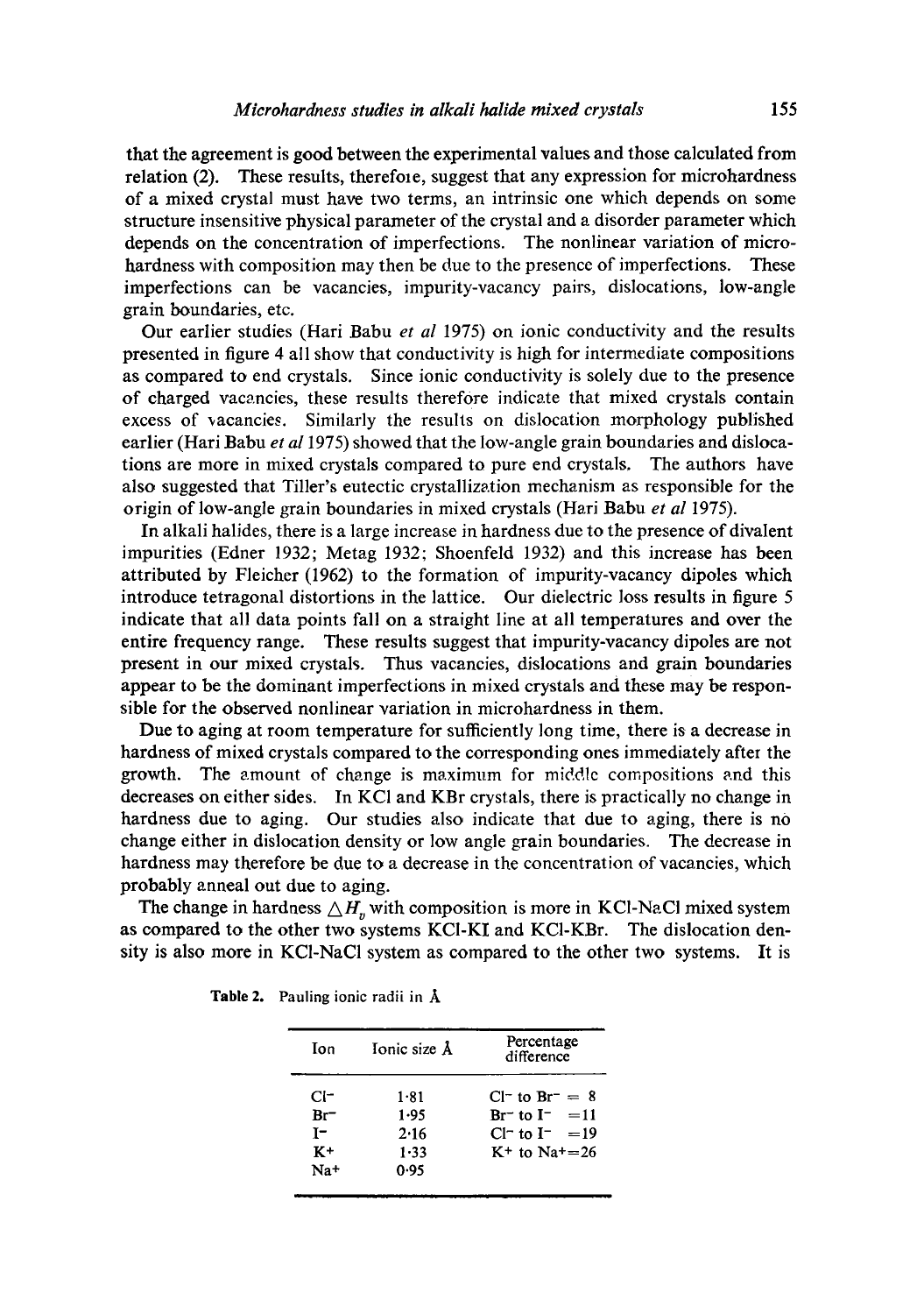

**Figure 6.** Variation of  $U_{st}^2$  against composition.

well known that lattice strains are developed in mixed crystals due to the difference in the size of the atoms or ions. The size of different ions and the percentage difference among them is shown in table 2 (Pauling 1927).

The amount of strain is determined by the magnitude of the mean square static displacement of the ions  $\overline{U_{st}}^s$  from the equilibrium position. From the elastic model of a solid (Haldik 1972), we have

$$
\overline{U}_{st}^2 = \gamma c (\triangle R)^2 \tag{3}
$$

where  $\gamma$  is a numerical factor whose value is 7.8 for f.c.c. crystals, c is the composition and  $\triangle R$  is the percentage difference in the ionic radii. Figure 6 shows the variation of static displacement calculated from (3) for KCI-KBr, KCI-KI and KCI-NaCI systems. A comparison of the curves in figures 2 and 6 shows a similar variation indicating a correlation between the static displacement and change in microhardness. Thus, as the difference in the size of the ions increases, the static displacement also increases resulting in large internal strains. The large change in microhardness with composition in KCI-NaCl system and also its high density of dislocations may be due to those large internal strains.

## **5. Concluding remarks**

Internal strains arising out of the difference in ionic sizes may be responsible for the formation of dislocations, low-angle grain boundaries and other defects. These defects in turn appear to be responsible for hardening in mixed crystals. The results also suggest that microhardness in mixed crystals depends upon the difference in the size of the ions and not in the nature of the ions substituted.